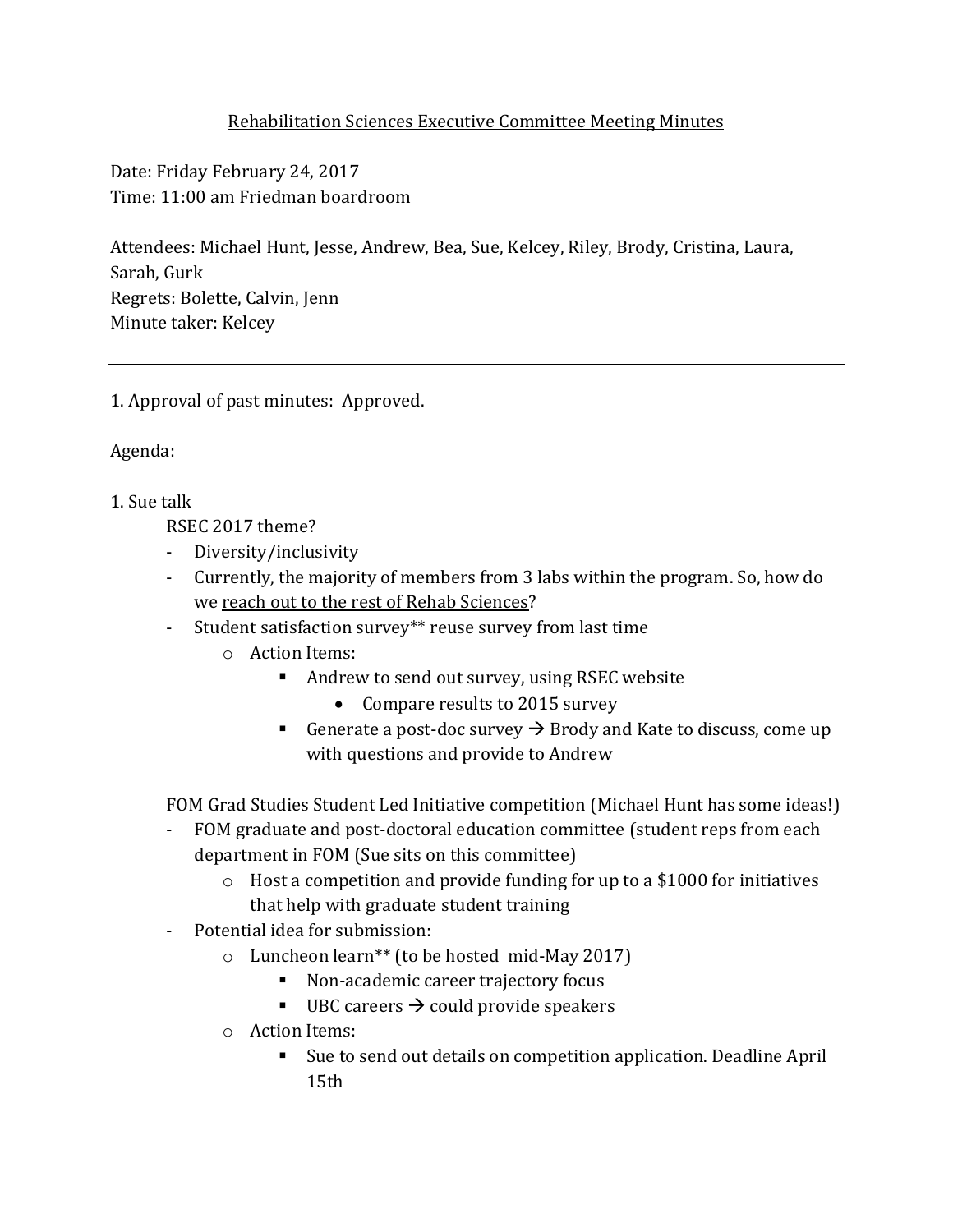- Michael Hunt to be faculty sponsor, other staff/faculty need to provide letters
- Contact Mitacs
- Jenn to lead?? Laura, Sue, Kelcey to assist. Brody will represent post-docs.

Welcome Cristina – in role as Professional Development Officer

Terms of reference questions?

- Needs updating
	- o Action Items:
		- Brody and Kate to review and add suggestions for points regarding post-doc involvement.
- 2. Future lab crawl / December Social update (Andrew/Jesse)
	- Lab crawl at St. Paul's planned for April/May 2017 (Camp, Guenette and potentially SFU lab (Brody connection) to possibly present)
		- o Action items:
			- Andrew to confirm date
- 3. Researcher/Clinician Idea (Riley/Sue/Cristina)
	- Riley update: March 14th, 2017 webinar for therapists to gauge research interest
	- Survey to be sent out following webinar to attendees (general survey for clinicians)
		- o Action Items:
			- Riley to contact Alison Hoens (has database of clinicians who are interested in research)
- 4. Mentorship (Sarah)
	- Sarah update: things seem to be going smoothly; waiting to hear back from Michael Jenner regarding incoming students to gauge interest in mentorship program.
		- o Action items:
			- Sarah to create participant satisfaction survey and send out by Feb 27th, 2017
			- Sarah to send email to Sue with stats on mentorship program for upcoming department meeting
- 5. Newsletter (Gurk)
	- Goal is for release in April 2017.
	- Items to include
		- o Award announcements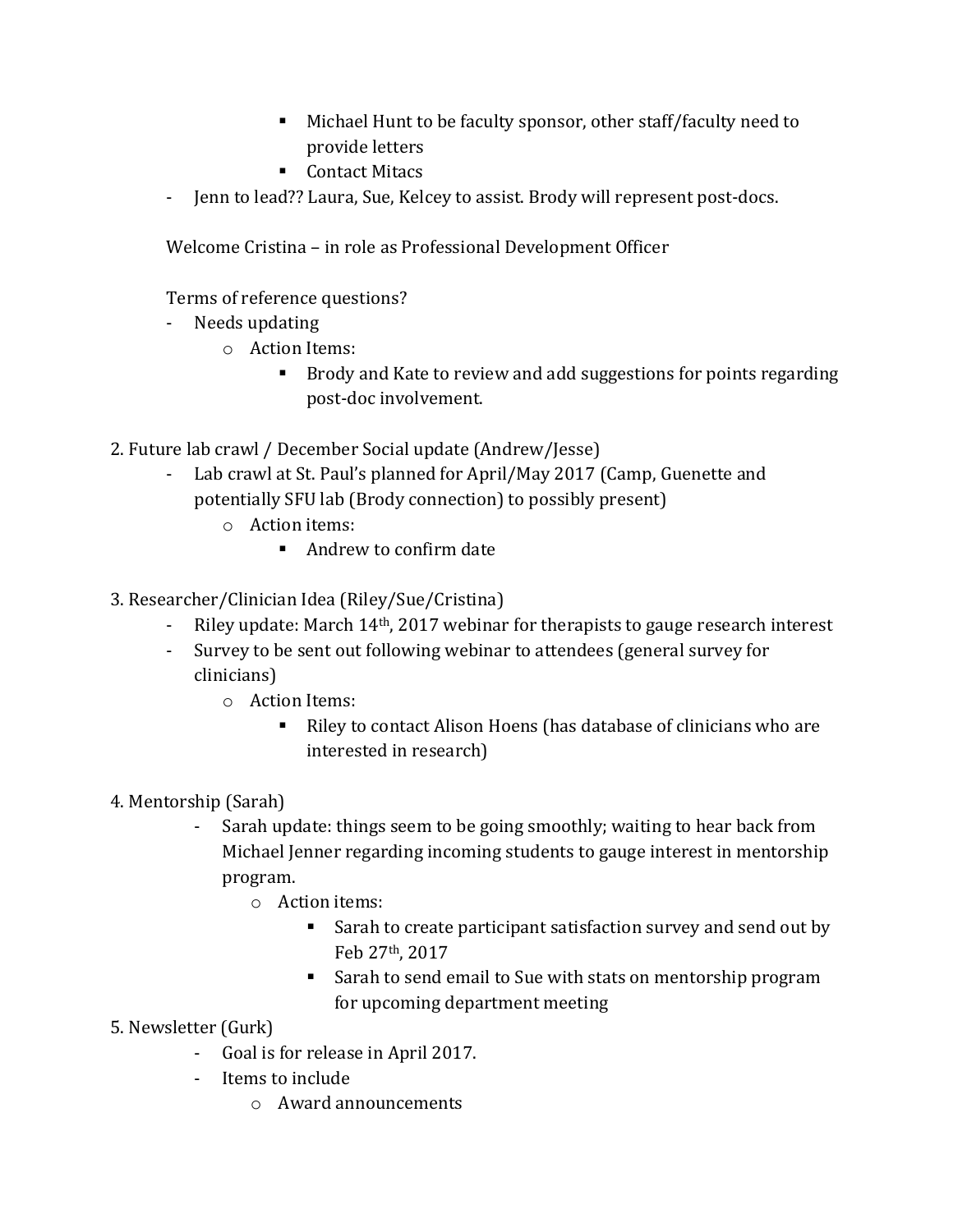- o Conferences/presentations
- o RSEC social
- o New member bios
- o Future plans?
- Action items:
	- o Kelcey to send old newsletter (template) to Gurk
- 6. Website (Andrew update)
	- Sue and Michael Hunt to encourage faculty members to check out the trainee talks on the website at upcoming department meeting
	- Andrew to contact Brenda Wessel and Letisha to put a plug into the PT and
	- Feature publications with links for students who have new first-author articles coming out
	- OT Departments to check out the website
		- o Action Items:
			- All new members: provide 2-3 sentence blurb about who you are, and photo.
				- Andrew to send blurbs to Gurk for newsletter.
			- RSEC members to send updates to Andrew regarding recent student publications from their labs
			- Andrew to send email out to grad student list to collect recent pubs/being featured on website for other reasons
			- Create twitter account! Gurk and Laura to get account going.
- 7. RHSC Research day (Bolette, Laura, Calvin, Bea)
	- Scientific Committee update: Plan is to schedule event for end of October in 2017
		- Event ideas:
			- o 3-minute thesis competition
			- o Different styled presentations: timed slides, word limit/just images
			- o Ted-Talk? Faculty (instead of keynote?)
			- o Poster presentations? Poster "talk"
			- o Poster display (posters from previous conferences)
			- o Action items for Scientific Committee:
				- Pick a date and work around it, so we can give lots of notice attendees
				- Invite Clinical faculty (email as soon as we know date)
				- Decide on keynote and also theme for keynote presentation: Sue Forwell, Bill Miller, Catherine Backman